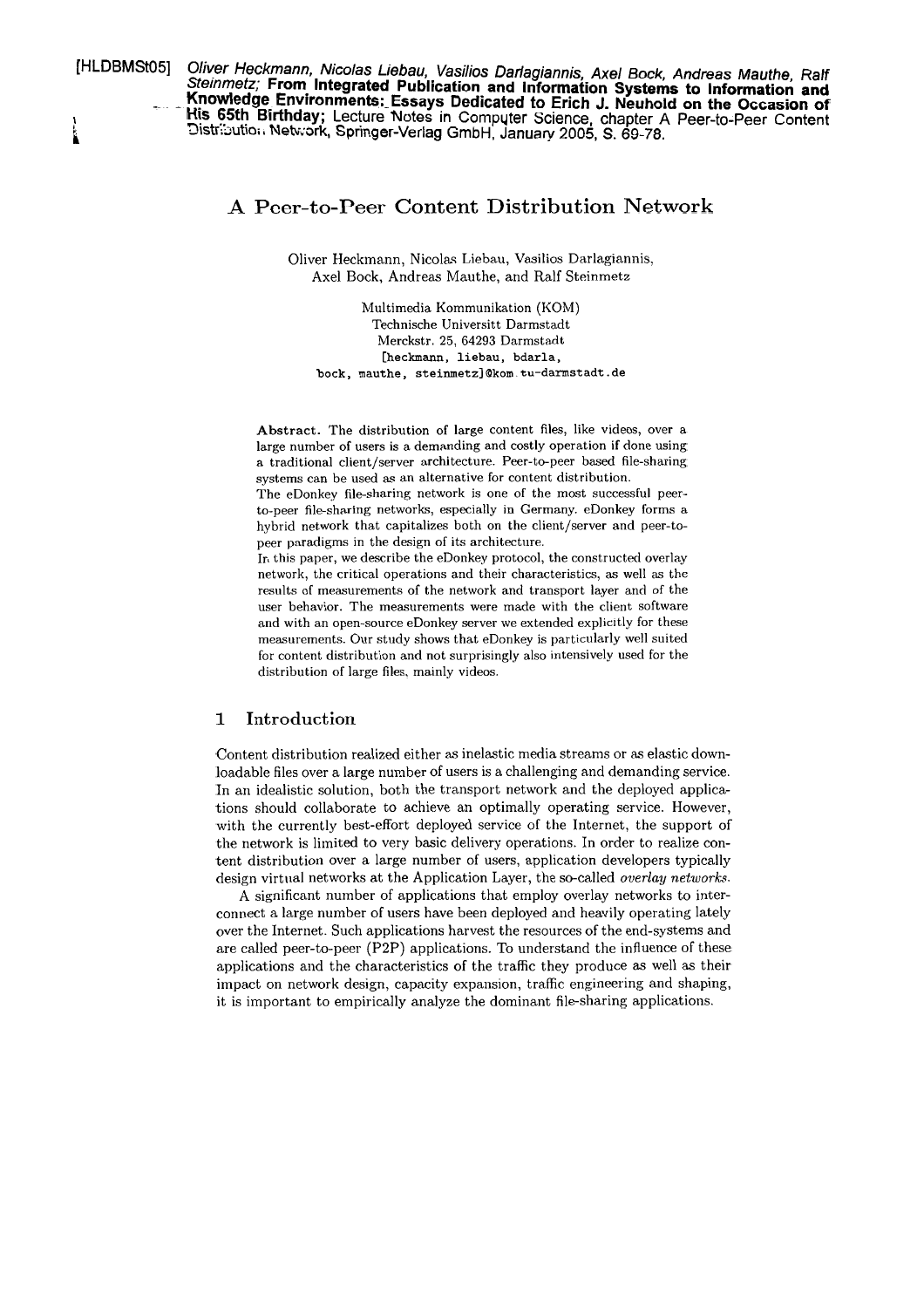The eDonkey file-sharing protocol is one of these file-sharing protocols. It is used by the original eDonkey2000 client [eDonkey] and additionally by some advanced open-source clients like mldonkey [mlDonkey] and eMule [eMule]. According to [San03], the eDonkey protocol is the most successful P2P file-sharing protocol in Germany (52% of the generated file-sharing traffic). It is more successful than the FastTrack [FTrack] protocol used by KaZaa [KaZaa] (that contributes to 44% of the traffic). Contrary to other P2P file-sharing applications, such as Gnutella [Gnut], that are widely discussed in literature, the eDonkey protocol is not well analyzed yet. In this work, we shed light on this protocol and its suitability for content distribution with a measurement study of the observed traffic, the user behavior, and the topological characteristics of the constructed overlay network.

In the next section, we give an overview of related work. Then, in Section **3** we describe the eDonkey protocol. In Section 4, our measurements are presented. They were gathered with the eMule client software and with an open-source eDonkey server we extended for the purpose of this paper. We also present the results of the measurements before we give a Summary and draw the conclusions in Section 5.

# **2** Related **Work**

P2P file sharing applications received a considerable attention after the wide deployment of Napster [Napster]. Though Napster did not follow a pure P2P architecture since it required centralized infrastructure for indexing of published documents, file exchange itself was taking place in a P2P manner. However, Napster was mostly appropriate for exchanging relatively small files such as compressed music files (mp3) since each file could be requested and downloaded from a single user only. Legal issues caused by the exchange of copyright protected content forced Napster to cease its operation, mainly due to Napster's centralized infrastructure. However, the Napster protocol is still active and utilized by OpenNap, an open-source implementation of the Napster network. Here, instead of one single server location, multiple servers exist to help coordinate the search queries of connected users. While the network is still structured around central servers, the abundance of them would make it harder to target than the original Napster. OpenNap is still targeting on music files.

Gnutella [Gnut] became the most popular P2P file sharing application after Napster's operation discontinued. Gnutella was the first file sharing application with pure P2P architecture deployed in such a large scale. However, the flooding mechanism, which was used for searching, made its operation very costly in terms of network overhead. Again, Gnutella users were focusing on small music files, however, video exchange started to appear. Gnutella's exchange mechanisms did not allow for downloading from multiple peers in parallel, so large content files exchange could not be efficiently supported. In addition, the aforementioned high network overhead motivated the design of a new architecture that used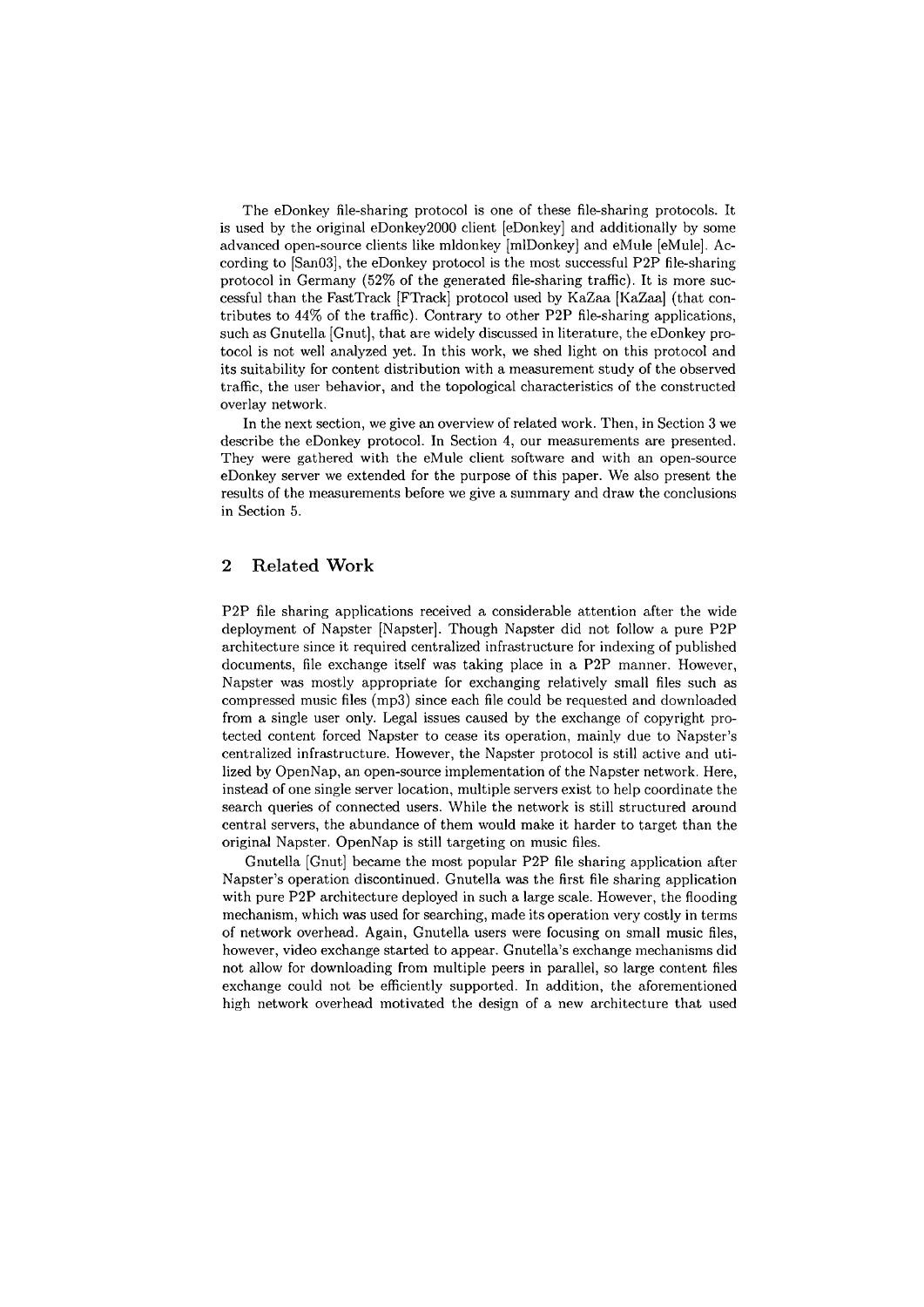UltraPeers [Gnut2] to perform common overlay operations such as indexing and searching.

The KaZaa [KaZaa] client followed Gnutella in popularity almost synchronously with eDonkey2000. KaZaa uses the FastTrack [FTrack] protocol for its overlay operations. Its architecture introduces the term of "super-peers" to handle the common overlay operations. Peers are dynamically assigned the role of a super-peer. KaZaA enables parallel downloads of the same file from multiple users, so increasing its suitability to exchange large content files. However, KaZaa does not make optimal use of the available content since users can download only from remote peers that have complete copies of the files. Incomplete ones are simply ignored.

BitTorrent [BitTor] is a unique file distribution system different then traditional P2P systems. BitTorrent is used to distribute large files and its operation is as follows. Initially, peers must share and host the published source files. Other peers may start downloading from the original source, each a different part of the file. Shortly afterwards, they start downloading the parts they do not have from each other. The file transfer is therefore spread and distributed over the total number of peers downloading the file, who are forced to upload as well<sup>1</sup>. BitTorrent, however, is not a general purpose P2P network and its searching capabilities are not sufficient.

There is a large number of additional P2P file sharing applications with different characteristics. For example, MojoNation [Wil02] was an attempt to enforce micro-payment inechanisms to provide incentives for users to share documents and avoid free-riders. MNET [Mnet] is MojoNation's successor with reduced complexity. FreeNet [CSWH00] is another file sharing network that provides a significant degree of anonymity for anti-censorship reasons. DirectConnect [DirCon] follows a Hub-based arcliitecture. **A** Hub is a Server with indexing and searching capabilities which brings users with similar interests together.

In addition to the media exchange as a file downloading approach, there is an attempt lately to address streaming of media in Internet-deployed P2P applications. A significant effort is the Mercora [Mercora] network that supports real time audio streaming. Also, Skype [Skype] is a free IP-Telephony application that became very popular because of the good quality of speech encoders and the relatively small end-to-end delay. Skype uses FastTrack (such as KaZaa do) to find remote users and media transfer takes place directly between the endpoints (multiparty teleconferences are supported as well).

## **3 The eDonkey Network**

The eDonkey network is a decentralized hybrid peer-to-peer file-sharing network with client applications running on the end-systems that are connected to a distributed network of dedicated servers.

 $1$  This same mechanism is implemented in the eDonkey2000 P2P network (and one of the reasons why eDonkey is so efficient at distributing large files).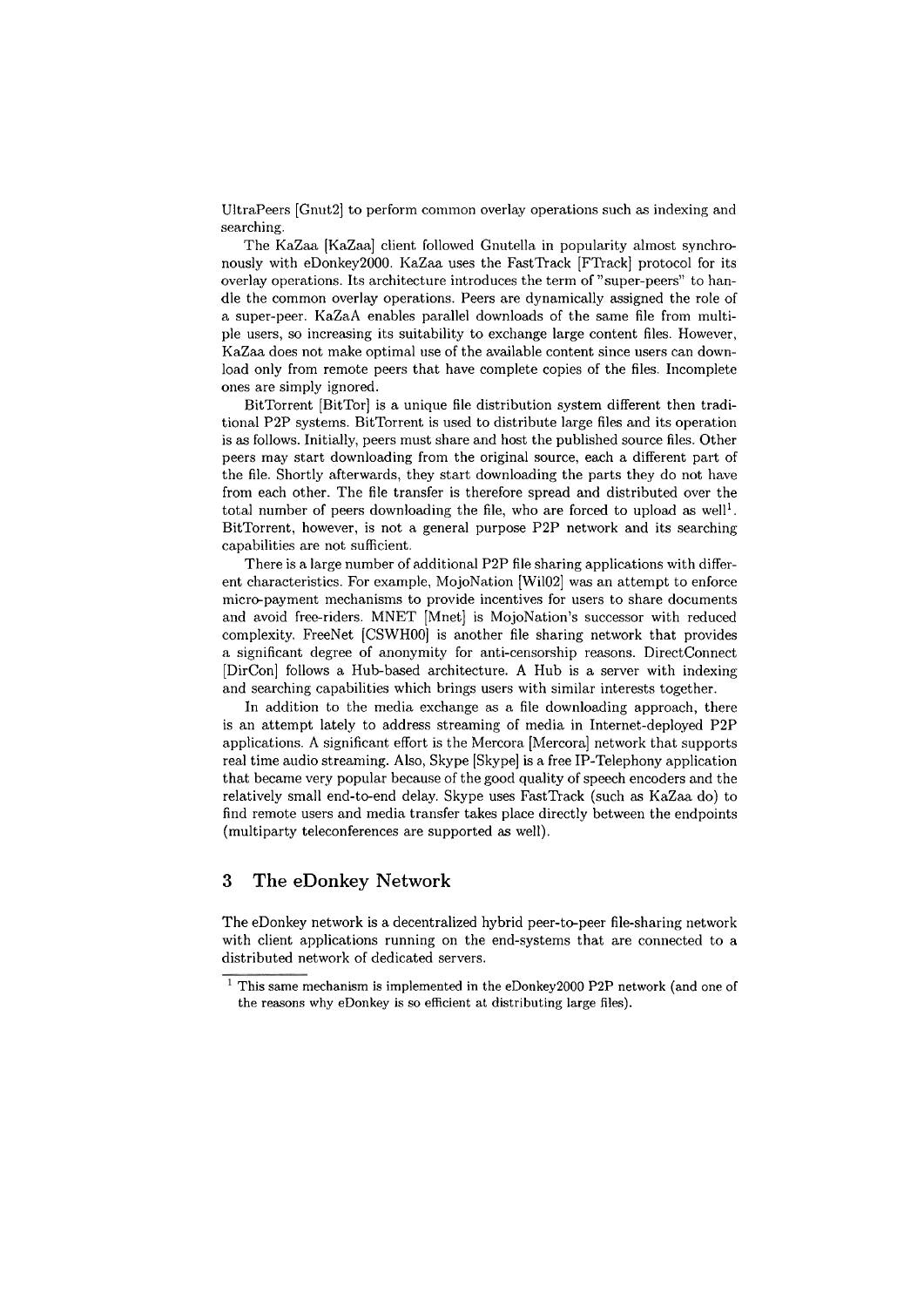Contrary to the original Gnutella protocol, it is not completely decentralized as it uses servers; contrary to the original Napster protocol it does not use a single server (or a farm of them), which is a single point of failure. Instead it uses servers that are run by power users and offers mechanisms for inter-server communication. Unlike super-peer protocols like KaZaa, or the modern UltraPeer-based Gnutella protocol, the eDonkey network has a dedicated client/server based structure. The servers are slightly similar to the KaZaa super-nodes, but they are a separate application and do not share any files. Their role is to manage the information distribution and to operate as several central dictionaries, which hold the information about the shared files and their respective client locations.

In the eDonkey network the clients are the only nodes sharing data. Their files are indexed by the servers. If a client wants to download a file or a part of a file, it first has to connect via TCP to a server or send a short search request via UDP to one or more servers to get the necessary information about other clients offering that file. Figure 1 illustrates the eDonkey network structure.



**Fig.** 1. eDonkey Network Structure

The eDonkey network uses 16 byte MD4 hashes to (with very high probability) uniquely identify a file independent of its filename. The implication for searching is that two steps are necessary before a file can be downloaded. First, a full text search is made at a server for the filename. The corresponding reply includes those file hashes that have an associated filename which matches the full text search. In a second step, the client requests the sources from the server for a certain file-hash. Finally, the client connects to some of these sources to download the file. File transfer takes place directly among the participating clients without involving the server entities to minimize the cost of the operation.

The eDonkey protocol supports the download of a single file from multiple sources. This can improve the download speed dramatically and reduces the risk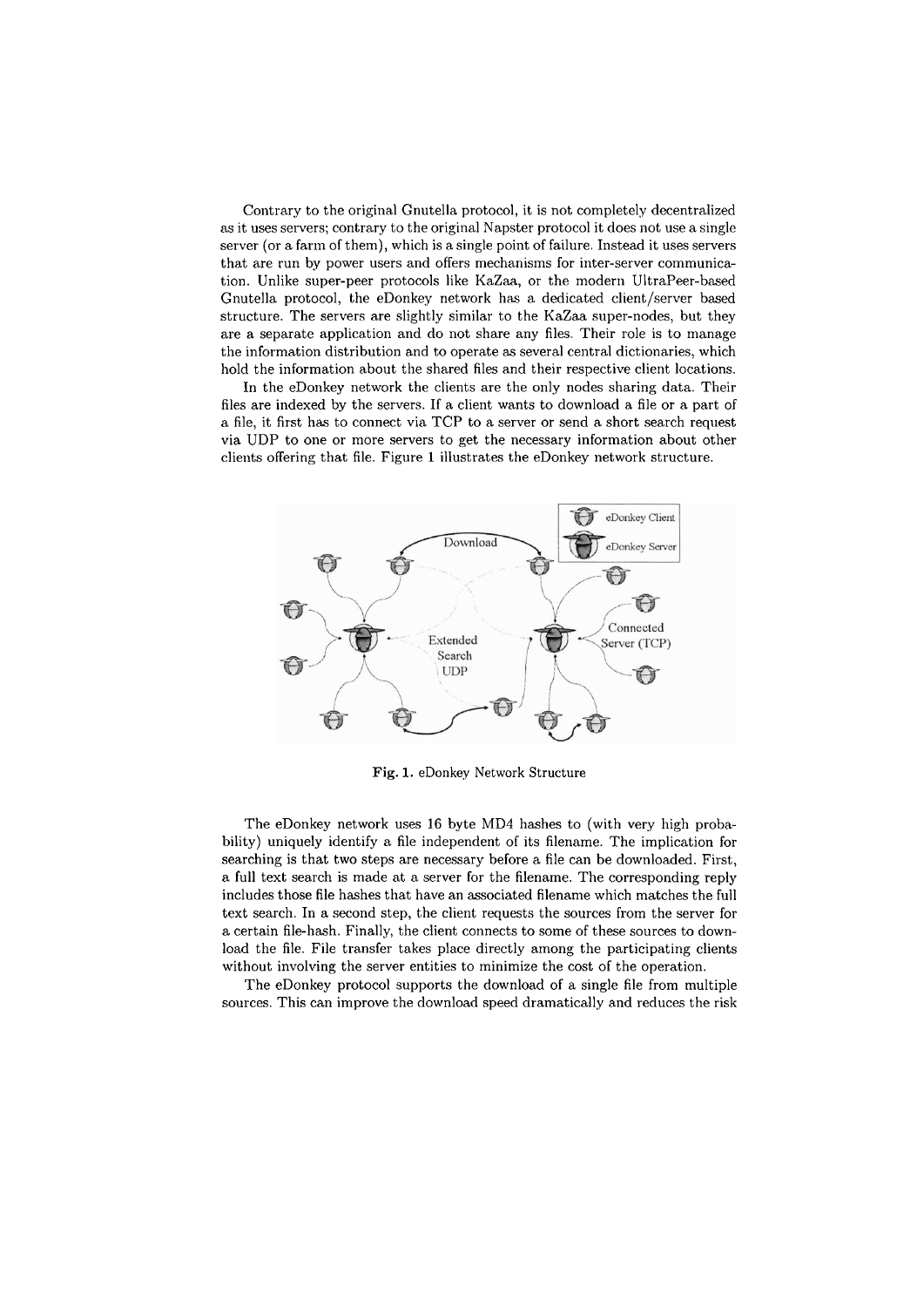of unfinished downloads. Files are downloaded in chunks of 9MB. Files that are downloaded even to a part are already shared by a client and can be downloaded by other clients. The MD4 hash allows to identify whether a certain shared file is the requested file or not. As individual chunks are also hashed, corrupted chunks can be identified. All these properties make the eDonkey protocol well suited for sharing large files like video files. Our measurement study below verifies that it is also being used for that.

### **4 Measurements**

#### **4.1 Experiments Setup**

We ran two types of experiments to analyze the eDonkey protocol and to collect traffic samples:

In the first experiment, we measured the traffic at two clients connected to 768/128 kbps ADSL connection and a 10 MBit/sec at the TU Darmstadt, respectively. The most popular client of the network, eMule [eMule] under Windows XP, was used for this experiment. From the measurements, we derive traffic characteristics such as the protocol overhead, downloading behavior and message size distributions.

For the second experiment, we modified an open-source eDonkey server [Lus03] that was connected to the university network collecting application level information about the usage of the network, requested files, offered files and the overall size of the network2.

A more detailed protocol analysis based on measurements with TCPDump can be found in our technical report [HB02].

### **4.2 Results**

*TCP/UDP Summary.* For the clients-focused experiments, the share of the TCP traffic of the overall network traffic was 94% (number of packets) or 99.8% (of the payload size), respectively. Those values do not differ significantly between ADSL and broadband connections. It should be noted that all TCP ACK packets with zero payload were counted, too. On the ADSL line the packet loss was approximately 5.5%, about 2.25 times higher than on the broadband line (2%).

The server-side measurements differ: TCP traffic only forms about 2,4% of the packets and 6% of the payload. The server is mainly busy with handling UDP requests from clients not directly connected: If a search of a client does not deliver enough results from the server it is connected to, further known servers can be searched. This behavior has implications on dial-up connections. If the dial-up IP address was assigned to an operating eDonkey server before, many clients all over the world still reference to that IP address as a server. Server

 $2$  The server proved to be quite popular and due to the sheer amount of flows was ranked on the second place of the traffic statistic of the whole TU Darmstadt network for the duration of the experiment.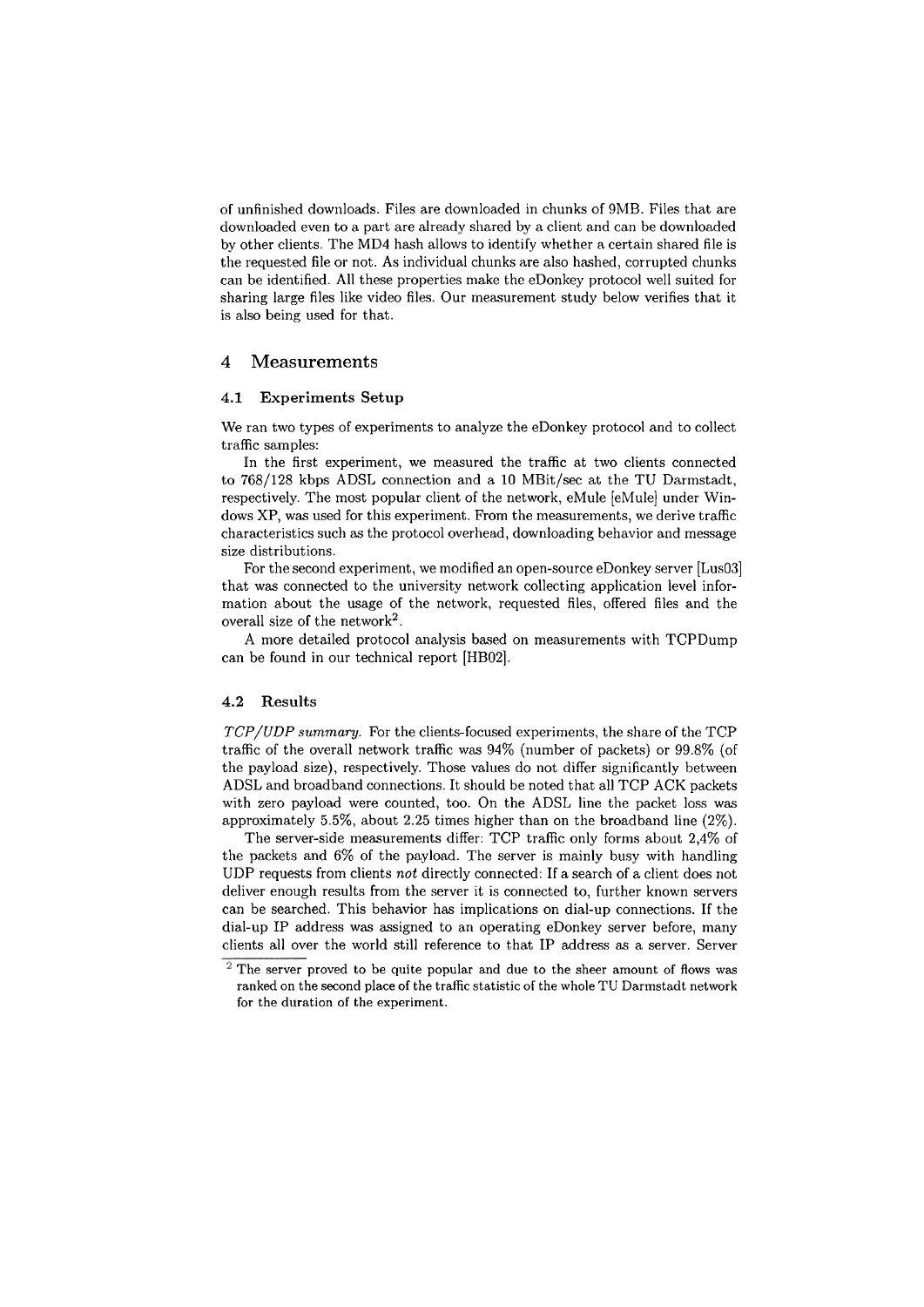

**Fig.** 2. eDonkey traffic statistics

entries are typically kept 1 day or longer in most client implementations. These clients will still send UDP based search queries to that IP address consuming  $bandwidth<sup>3</sup>$  until the expiration of the corresponding entry.

The TCP packet sizes range greatly from header only to MTU size (see Figure 2 a). Some characteristic peaks can be identified, e.g., for TCP messages of payload size 24, which are typically used for the frequent *QUERY SOURCES*  messages. In most cases a TCP packet carries only a single protocol message. Figure 2 shows the TCP packet size distribution for eDonkey protocol messages. Protocol messages can be identified quite reliably as the payload starts with "E3" (for details see [HB02]). The UDP packets are much less variable in size, the size clearly indicating which kind of message is transported.

*Protocol* Messages. Looking at client's UDP traffic, the most observed protocol message type is by far *QUERY SOURCES* (approximately 65%). On the other hand, TCP messages are distributed far more evenly where all common message types have **a** percentaged share between one and ten percent. Tlie only surprising exception is TCP *QUERY SOURCES* message type, which appeared approximately 0.008% only.

On the server side the most frequently seen messages types is the *QUERY SOURCES* (approximately 36% for (TCP) and 95% for (UDP)).

Throughput. On the eMule/ADSL and eMule/broadband clients we observed an average overall throughput of 30 kB/s respectively 45 kB/s while downloading, which decreased to the preset maximum upload bandwidth (10 kB/s in our case) after downloads were finished. UDP traffic is not very important in the client scenario.

<sup>&</sup>lt;sup>3</sup> This even led to a permanent entry in the FAQ section of the computer magazine c't [ct04].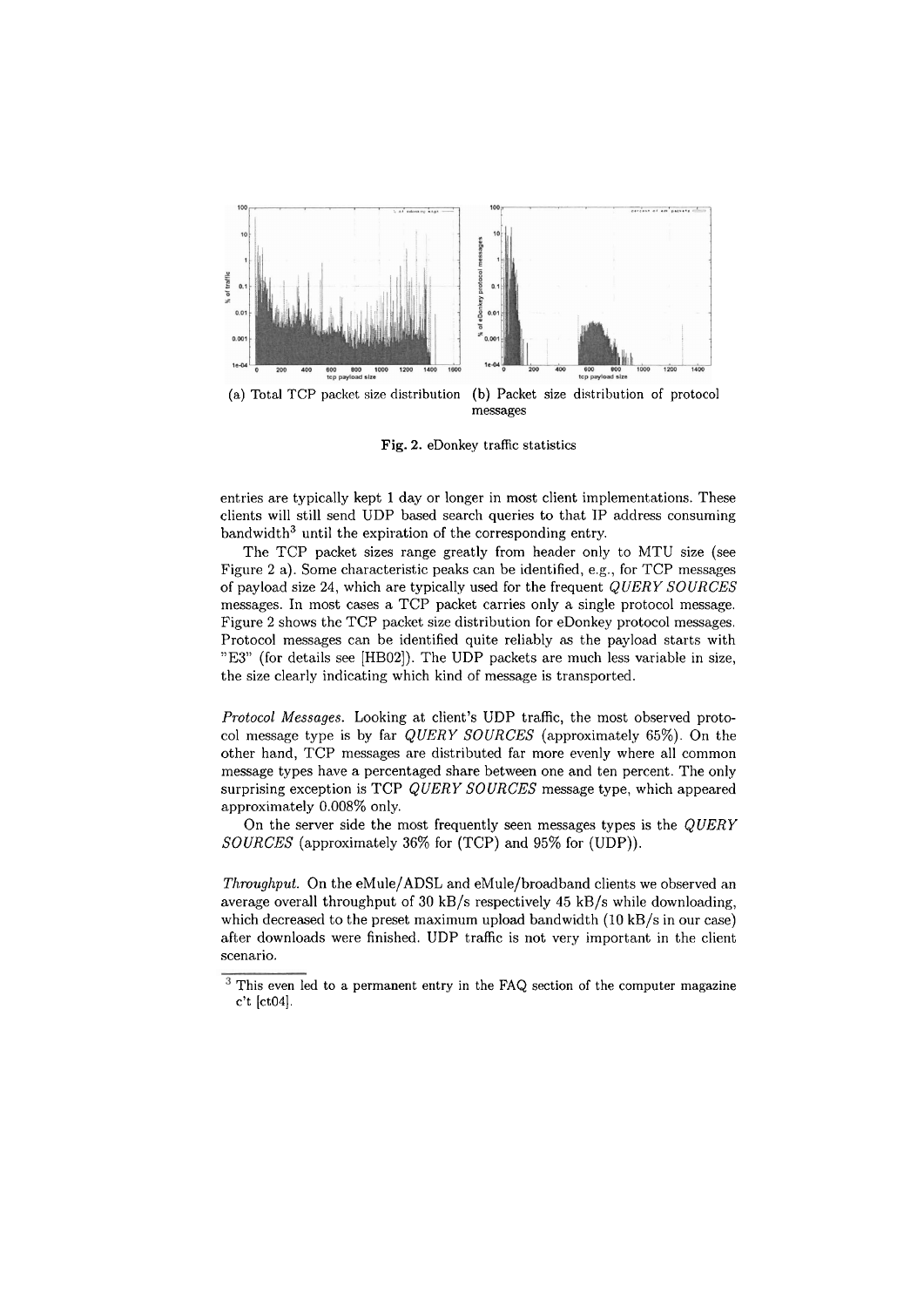

(a) Size of shared **files** hy number of users (b) Number of shared files hy number of Users

**Fig.** 3. User Statistics

On the server side, the UDP in/out ratio was  $16/2$  kB/s after roughly a day (so we have 18 kB/s overall throughput), while TCP was about 0.75/0.25 kB/s after the Same time. In the starting phase though, TCP throughput was approximately  $1.5/1$  kB/s. As the server popularity was increasing, the UDP throughput was increasing massively and the TCP throughput was decreasing significantly thus, suppressing it to the aforementioned rates.

*Connection Statistics.* We observed about 100 (eMule broadband), 85 (eMule ADSL) and 150 (server) connection requests per minute. The share of connections actually used for data exchange was 77%, 74% and 72%. The number of simultaneous connections was  $30$  to  $50$  for eMule/broadband,  $30$  to  $45$  for  $e$ Mule/ADSL and approximately 700 for the server (gathered by TCP trace file analysis) (see Figure 5 (a)).

For getting the average bandwidth use per connection, we looked at all connections carrying more than 0.5 MB incoming payload. Of those the great majority (several hundred) utilized roughly two to four kB/s and some of them a higher bandwidth (about 40) ranging from 5 to 10 kB/s. About ten connections utilized bandwidth rates up to  $55$  KB/sec. Those values are connection independent.

Our measurements show that an average of roughly four MBytes of data was transferred per (TCP) connection. The maximum size transferred we encountered wac 150 MBytes. The average TCP connection time was 30 minutes while the average idle time 875 seconds (for ADSL) and 2500 seconds (for broadband).

*User Statistics.* We concentrated on getting inforination about the amount of files the users share in terms of size (see Figure 3 a) and in terms of file numbers (see Figure 3 b), as well as what they search most (indicated by search terms and identified files, see Figure 4). Our research showed that the average eDonkey user shares 57.8 (max. 470) files with an average size of 217 MB (max 1.2 TByte).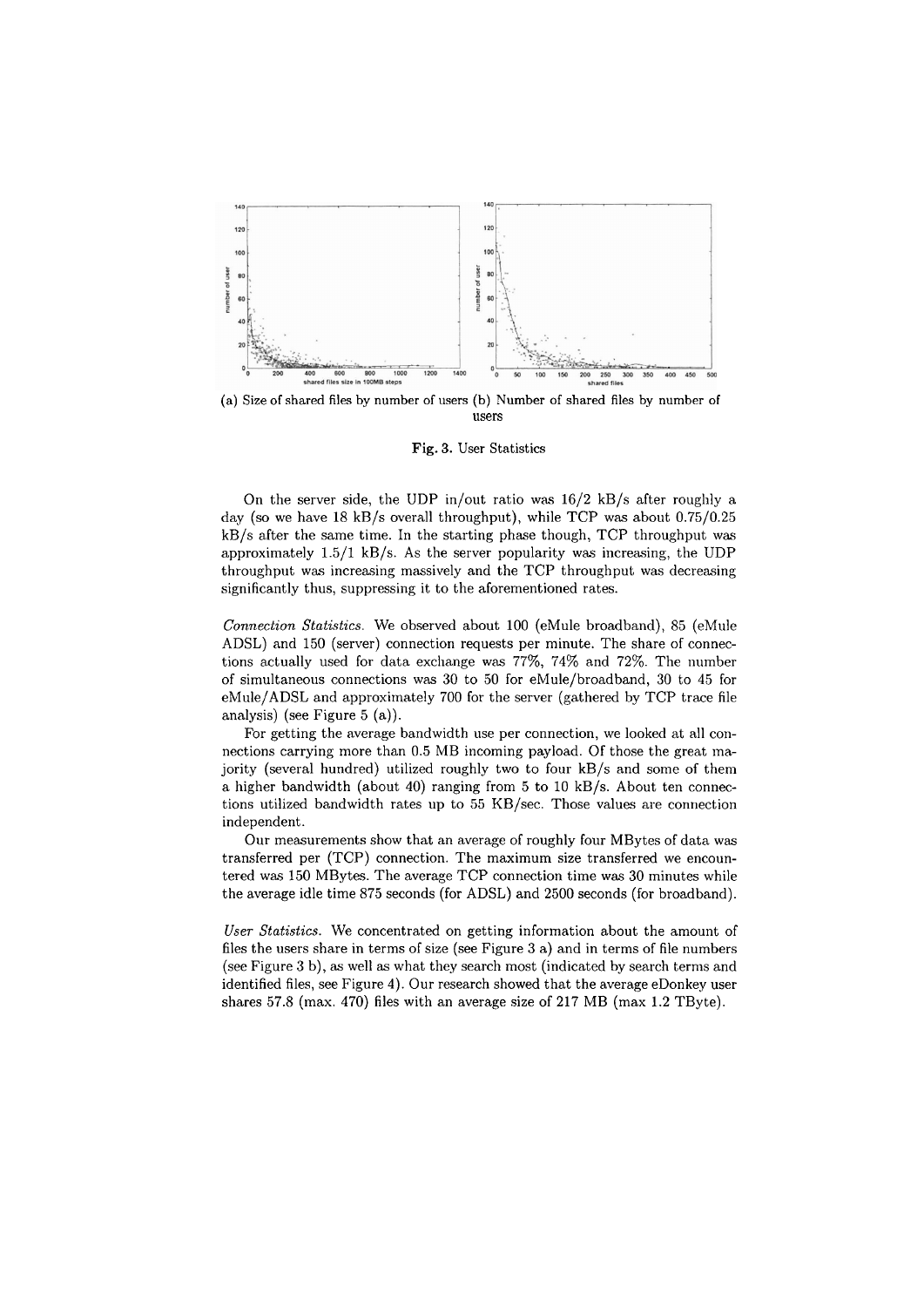

Fig. **4.** Searched file types

Most searched-for keywords were media-related words like "MP3", "AVI" and "DVD" and a very high share of clearly recognizable words from current blockbuster movie titles.

Because all files are identified by their unique hash values we were able to identify the most wanted files by analyzing QUERY *SOURCES* messages. The corresponding filenames were extracted from the *PUBLISH FILES* messages. This showed that the vast majority of the identified files were movies just played in the cinemas at the time of the experiments.

Looking at these results we can state that eDonkey is mainly a movie distribution network.

*Geographical Analysis and Network Size.* The IP Addresses of all the clients connected to the broadband test client were reverse resolved to lookup their top-level domains for a rough geographical overview. Table 1 shows the results.

|      | Region Number of addresses Percentage(%) |        |
|------|------------------------------------------|--------|
| .de  | 25,559                                   | 66.21% |
| .net | 3.939                                    | 10.20  |
| .com | 2,038                                    | 5.28   |
| .fr  | 2,491                                    | 6.45   |
| .at  | 367                                      | 0.95   |
| .br  | 365                                      | 0.95   |
| .ch  | 562                                      | 1.46   |
| .es  | 972                                      | 2.52   |
| .il  | 470                                      | 1.22   |
| .it  | 455                                      | 1.18   |

**Table** 1. Clients by region (Top 10)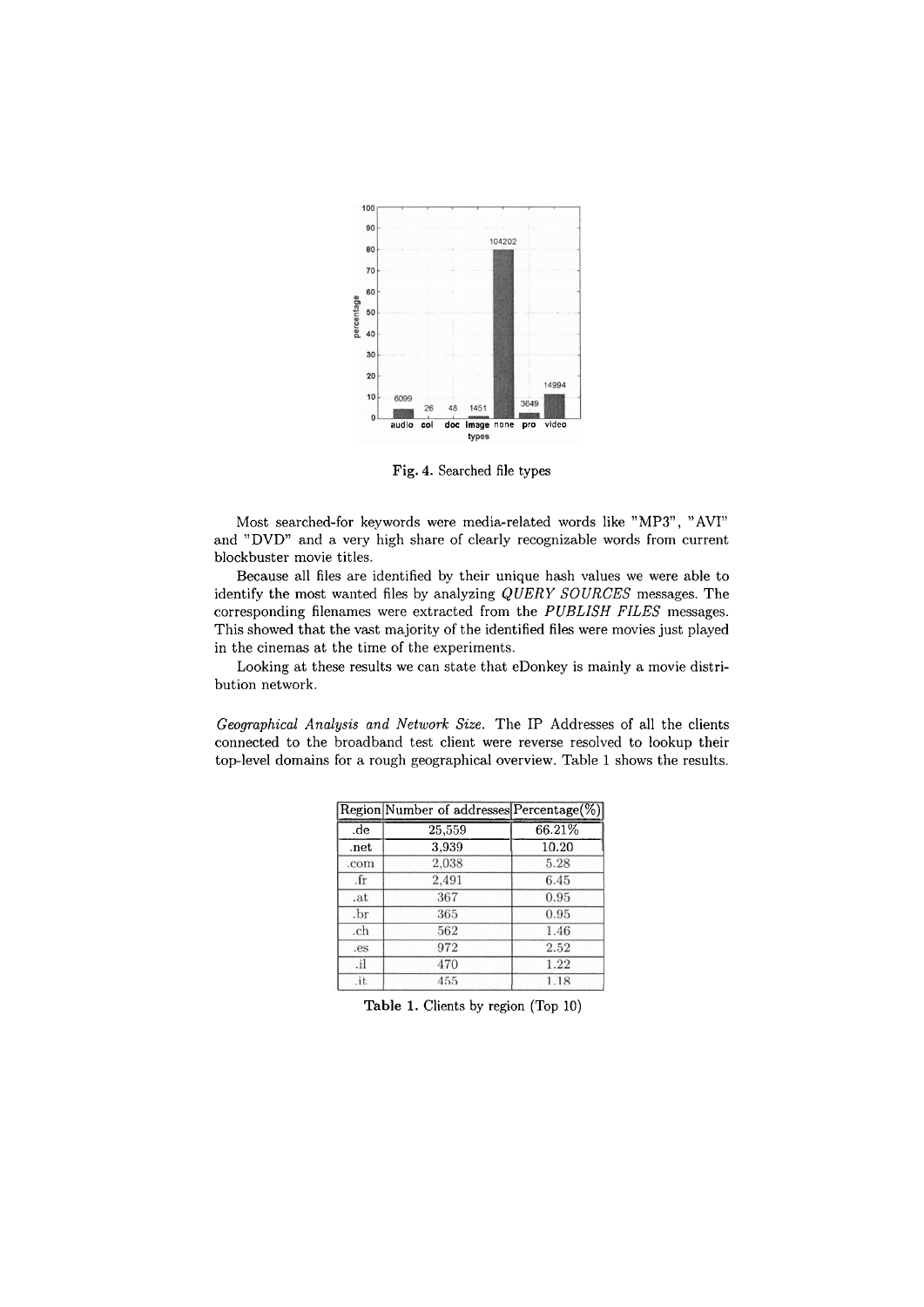The .de domain dominates with  $66.21\%$ , followed by the "dot-net"-Domains (10%), then  $\text{fr}$  (6%) and  $\text{at}$  (1%). There is a tend towards higher interconnectivity among clients from a certain region, because they exchange movies in their spoken language. This is also an additional indication why the eDonkey network is more popular in Germany than in other countries. The latter is also supported by the study in [San03].

To estimate the network size we monitored the number of servers in a serverlist provided by "ocbmaurice" [Ocb04]. This showed that the average size shrunk down from roughly 220 servers in beginning of 2002, over 100 servers in 2003 down to 47 servers in 2004 (see Figure *5* (b)).



**Fig.** 5. Network statistics

This indicates that the eDonkey network as a whole is shrinking. One reason could be the release of the serverless eDonkey network called Overnet. Moreover, since the end of 2002 some people operating an eDonkey server faced accusations by authorities, since the exchanged material was copyrighted<sup>4</sup>.

# **5** Conclusions

In this chapter, we presented results from two measurement experiments in the eDonkey network, which is the most successful peer-to-peer network in Germany. **A** protocol analysis shows that eDonkey Supports parallel downloads by identifying files with hashes instead of file names and separates the full text search for files from the search for sources for actual downloads. These features are very useful for using eDonkey for the distribution of large content files like video files. In fact, our measurements show that the eDonkey network is primarily used for distributing movies. The ten most frequent downloads in our experiments were all current movie blockbusters. With respect to the generated network traffic,

 $\frac{4}{7}$  For example the operator of the Danish site http://www.siffan.dk